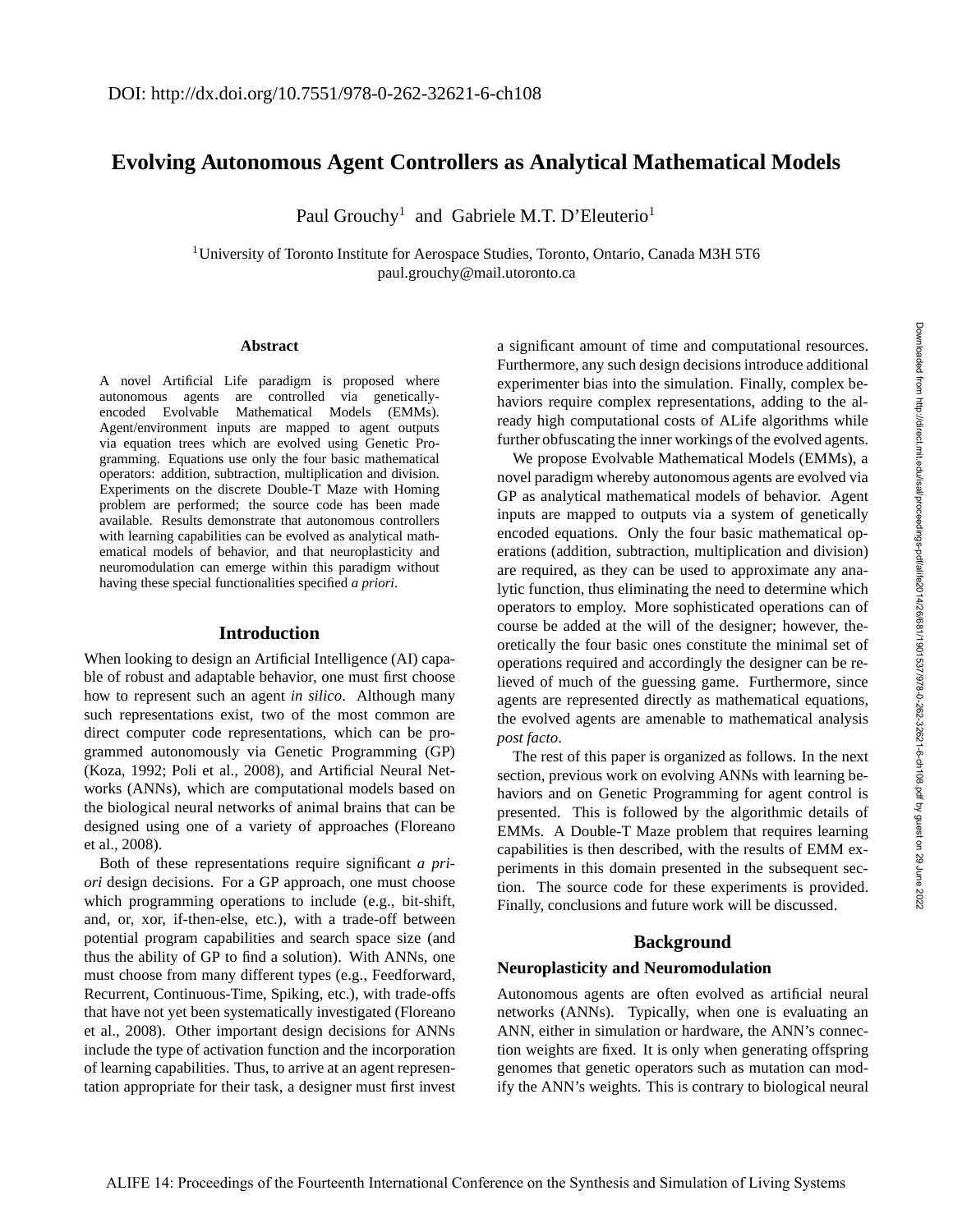networks, however, where "neuroplasticity" allows for connections between neurons to change during the lifespan of an organism (Pascual-Leone et al., 2005). Neuroplasticity (or "plasticity" for short) is what enables biological organisms to learn, modifying the way they react to certain inputs from the environment.

Hebbian learning, which is based on how learning is thought to occur in biology (Hebb, 1949), can be used to implement plasticity in ANNs (Floreano and Mondada, 1996). In this paradigm, local learning rules  $\Delta w_{ij}$  are evolved for each network connection weight  $w_{ij}$ . After each timestep t of an ANN's lifespan, each of its connection weights is updated using its associated learning rule

$$
w_{ij}^{t+\Delta t} = w_{ij}^t + \eta \Delta w_{ij}^{t+\Delta t} , \qquad (1)
$$

where  $0 \le \eta \le 1$  is the evolvable learning rate. An example learning rule  $\Delta w_{ij}$  is the "plain Hebb rule," defined as

$$
\Delta w_{ij}^{t + \Delta t} = (1 - w_{ij}^t) v_i^t v_j^t , \qquad (2)
$$

where  $v_i^t$  is the output of neuron i at the current timestep.

In the learning paradigm described above, connection weights are adjusted at every timestep throughout the lifetime of an agent. This differs from biological systems which are theorized to use "neuromodulation" to control and stabilize learning (Bailey et al., 2000).

To improve learning algorithm performance, the Analog Genetic Encoding (AGE) algorithm, an encoding method based on biological gene regulatory networks that can evolve both the connections weights and structure of an ANN (Mattiussi and Floreano, 2004; Dürr et al., 2006), was modified to allow for Hebbian learning which could be enabled and disabled via neuromodulatory signals (Soltoggio et al., 2007; Durr et al., 2008; Soltoggio et al., 2008). In this approach, a generalized Hebbian rule from (Niv et al., 2002) was modified to include a modulatory signal  $m$ :

$$
\Delta w_{ij}^{t + \Delta t} = m^t \eta \left( A v_i^t v_j^t + B v_i^t + C v_j^t + D \right) \tag{3}
$$

where  $A$ ,  $B$ ,  $C$  and  $D$  are evolvable parameters that determine the importance of the different types of Hebbian learning and  $0 \leq m^t \leq 1$  is the current strength of the signal produced by one or more special modulatory neurons. These modulatory neurons operate in a manner similar to regular neurons, taking inputs from other neurons in the network through network connections and generating their output value  $m$  using an activation function.

### **Fixed-Weight Learning**

Learning behaviors have been observed in several fixedweight ANN-based experiments as well. Fixed-weight recurrent neural networks seem to be able to accomplish certain tasks requiring learning, as the recurrent neural connections can act as a type of memory (e.g., (Stanley et al., 2003; Soltoggio et al., 2008)). Continuous-time recurrent neural networks (CTRNNs) have also demonstrated learning capabilities, sometimes even outperforming plastic neural networks (Jesper and Floreano, 2002; Tuci and Quinn, 2003).

## **Genetic Programming for Agent Control**

Genetic Programming (GP) can be used to evolve autonomous controllers as computer programs. In the first such experiment (Koza and Rice, 1992), controllers were represented as variable-length trees containing sensor inputs and four preprogrammed macros, such as "if-less-than-orequal." Programs that could control a simulated robot to find a box in an irregularly shaped world and push it to a wall from four different starting configurations were evolved.

A linear implementation of GP was used to evolve machine code to control a Khepera robot in (Nordin and Banzhaf, 1995, 1997). This work was recently extended in (Burbidge et al., 2009; Burbidge and Wilson, 2014), where machine code was evolved using Grammatical Evolution. Here, agent genomes are binary strings that are mapped to their machine code phenotypes via a prespecified generative grammar.

GP has also been used to evolve competitors for the RoboCup robotic soccer tournament. The team "Darwin United" was evolved using GP with a variety of possible operations, including basic mathematical operators, reading and writing to memory locations and executing a variety of programmer-designed subroutines (Andre and Teller, 1999). A simple GP approach was also used to evolve robot goalie behaviors in (Adorni et al., 1999). This work is the most similar to our Evolvable Mathematical Models paradigm presented below, as it is evolving mathematical equations as trees for robot control. However, these experiments were performed on a relatively simple task (especially considering the amount of information provided to the controller), had only one equation tree/agent output, employed two additional operators (sine and cosine), and did not allow for extra state variables/equation trees to be evolved.

#### **Evolvable Mathematical Models**

Our Evolvable Mathematical Models (EMM) algorithm uses Genetic Programming (GP) to evolve mathematical models of behavior. An earlier version of this algorithm that evolved one ODE per agent output (i.e., there were no extra state variables) was presented in (Grouchy and D'Eleuterio, 2010) and implemented in (Grouchy and Lipson, 2012). The core idea is that one can evolve autonomous agent controllers as mathematical equations that map from agent inputs to outputs.

#### **Representation**

An EMM-based agent is represented as a system of equations, with one equation for each of the  $N$  experimenterdefined outputs  $v_i$  in the simulation. Additional "extra"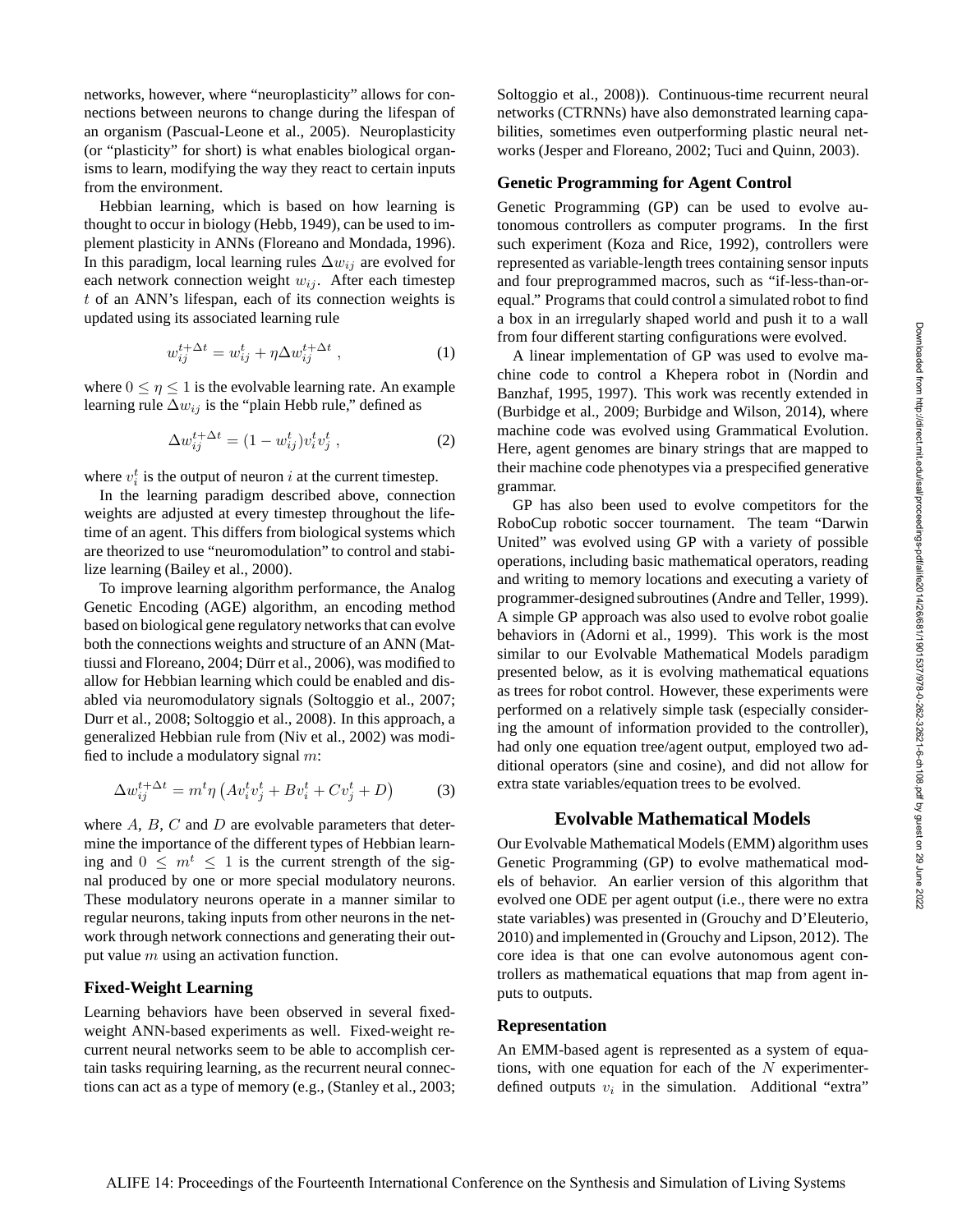equations can be added through an "add-equation" mutation (similar to the concepts of Automatically Defined Functions and Architecture-Altering Operations (Koza, 1994)). An agent's N′ extra equations do not have associated agent outputs; however, they modify agent outputs indirectly via their incorporation into those equations that affect agent outputs directly. Therefore, an agent is fully specified by its system of state equations

$$
\mathbf{v}^{t+\Delta t} = \mathbf{f}\left(\mathbf{u}^t, \mathbf{v}^t\right) \tag{4}
$$

and its evolvable initial conditions  $v^{t=0}$ . Here,

$$
\mathbf{v} = [v_1, v_2, ..., v_N, v_{N+1}, ..., v_{N+N'}]^{\mathrm{T}}
$$
(5)

and

$$
\mathbf{u} = [u_1, u_2, ..., u_M]^{\mathrm{T}} \t{,} \t(6)
$$

where  $M$  is the number of experimenter defined inputs to the agent and

$$
\mathbf{f}(\mathbf{u}, \mathbf{v}) = [f_1(\mathbf{u}, \mathbf{v}), f_2(\mathbf{u}, \mathbf{v}), ..., f_{N+N'}(\mathbf{u}, \mathbf{v})]^{\mathrm{T}} \quad (7)
$$

are the agent's genetically encoded state functions.

For all experiments presented here, tree structures were used to represent the EMMs in the agent genome, as in canonical GP. Only the four basic mathematical operators are allowed (addition, subtraction, multiplication and division), from which any analytic function can be approximated. A real-valued variable-length vector was used to represent an agent's initial conditions  $\mathbf{v}^{t=0}$  in the genome.

A genome contains  $N + N'$  equation trees, one for each output and extra state variable of the system. Each tree contains a collection of terminal and nonterminal nodes. The set of possible terminal nodes is comprised of all possible real constants and variables (i.e., input, output and extra state), while the set of possible nonterminal nodes is composed of addition, subtraction, multiplication and division. The number of "child" nodes (subtrees) of a nonterminal node is two, as all four of the basic operations have an arity of two. An example genome for an agent with  $N + N' = 2$  is shown in Figure 1.

#### **Evolution**

**Initialization.** The random initialization of the N initial equation trees in each initial genome (e.g., at generation 0 in a genetic algorithm) is done using the "ramped half-andhalf" method from GP. This method is a combination of two methods, the "full" and "grow" methods. For both methods, a maximum depth (i.e., the maximum number of edges that need to be traversed to reach a node, starting from the root node) is specified. In the "full" method, nonterminal (i.e., operator) nodes are randomly generated until the maximum depth is reached. At the maximum depth, only terminal (i.e., operand) nodes are created. In the "grow" method,

$$
v_1^{t + \Delta t} = f_1(\mathbf{u}^t, \mathbf{v}^t) = \begin{pmatrix} + \\ - \\ \frac{-t}{2} \end{pmatrix} = 1 + v_1^t
$$

$$
v_2^{t + \Delta t} = f_2(\mathbf{u}^t, \mathbf{v}^t) = \underbrace{\bigotimes_{v_1^t} \bigotimes_{v_1^t} e_1 v_1^{t}}_{\text{max}} = v_1^t / (2 + u_1^t)
$$

Figure 1: An example EMM for an agent with  $N + N' = 2$ . The two trees, along with the two initial values  $v_1^{t=0}$  and  $v_2^{t=0}$  (not shown), are how the agent's EMM is encoded in its genome.

as in the "full" method, only terminal nodes are created at the maximum depth. The difference is that before the maximum depth is reached, randomly generated nodes can be either terminal or nonterminal nodes (with equal probability), allowing for a wider range of potential tree shapes. For all experiments presented here, half of the trees are generated with a maximum depth of 1, while the other half have a maximum depth of 2. Terminal nodes are set to a randomly chosen variable or a random constant with equal probability. Initial genomes do not contain any extra state variables, i.e.,  $N' = 0$ . Initially, constants are randomly selected and initial output values  $v^{t=0}$  are set to random values.

**Sexual Recombination.** Sexual recombination allows for large jumps in the search space through combining two partial solutions. Any such genetic operation requires two parents to produce an offspring genome. Otherwise, a single parent's genome is cloned to produce an offspring genome. In EMMs, tree-level sexual recombination occurs in a fashion similar to crossover in GP.

An offspring genome is initially generated as a clone of the first parent. If a tree in the offspring genome is selected to undergo tree-level recombination, one of its nodes is selected at random and replaced with a randomly selected subtree from the second parent. Randomly selected nodes have a probability of 0.1 of being terminal nodes. If there are subtrees below the selected node in the offspring's tree, they are discarded. The subtree from the second parent can come from any of its equation trees. This allows for partial solutions to be reused and to be copied to different equation trees. This subtree grafting operation is similar to the subtree mutation operation described below. If the subtree being copied over references extra state variables that are not present in the offspring genome, the equations for those state variables are copied to the offspring genome from the second parent. An offspring genome is subject to a variety of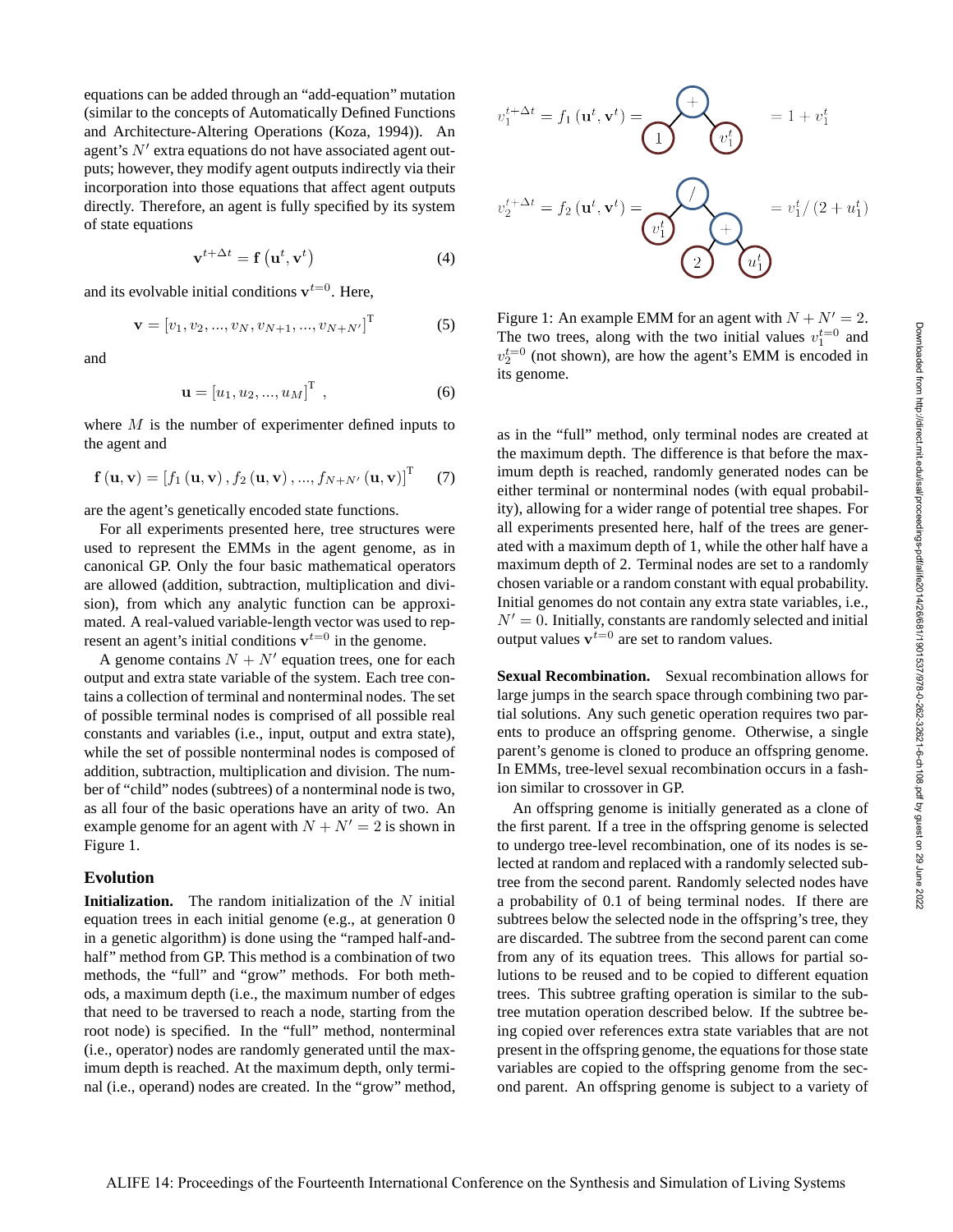genetic mutations, even if it has been produced via sexual recombination.

**Tree Mutation.** Tree mutations (as well as extra state variable mutations and sexual recombination) can occur when a parent genome is being copied to its offspring. This means that mutations can only occur *between* generations. Agent genomes remain fixed throughout an agent's lifetime.

These mutations are implemented in a manner similar to GP. If a tree is selected to be mutated, one of a variety of mutations is applied:

- **Point Mutation.** A point mutation performs one of several operations on a single randomly selected node in the tree:
	- **–** *Perturbation of a constant.* This operation can only be performed if the tree in question contains one or more constants. The operation adds a random value to a randomly selected constant.
	- **–** *Mutation of a nonterminal node.* This operation is performed if a perturbation of a constant was not done and if a randomly selected node is a nonterminal. A new nonterminal operation is randomly selected from the set of addition, subtraction, multiplication and division.
	- **–** *Mutation of a terminal node.* This operation is performed if a perturbation of a constant was not done and if a randomly selected node is a terminal. One of two mutations occurs, with equal probability. The chosen terminal is either mutated to a randomly chosen variable or it is mutated to a random constant.
- **Subtree Mutation.** This operation selects a random node on the original tree and replaces it with a new random subtree. This new subtree is generated in an identical fashion to initial trees (see "Initialization" above). A small variation to the standard subtree mutation was also added. With a given probability, the roles of the subtree and the original tree are swapped, i.e., a random node on the randomly generated subtree is replaced with the entire original tree and this becomes the new tree of the offspring.

**Add-Equation Mutation.** An offspring is subject to "addequation" mutations, as well as those mutations described above. This mutation produces a new equation tree of depth 1 or 2 using the "ramped half-and-half" method described previously. A new variable  $v_j$ ,  $j > N$  is added to v. This is the variable that the new equation tree will be modifying. The new variable  $v_i$  is also randomly incorporated into a randomly selected existing equation, either through a point mutation or a subtree mutation (with equal probability), as described above. Finally,  $v_j^{t=0}$  is set to a random value.

**Initial-Value Mutation.** An offspring's initial values  $\mathbf{v}^{t=0}$ are subject to mutation as well. If an initial value is to be mutated, it will either be set to a new random value or perturbed by a value drawn from a given distribution. These two types of initial value mutations occur with equal probability.

**Equation Reduction.** When an offspring genome is produced, it is checked for possible equation simplifications with a probability of 0.1. For example, the computation  $0+1$ will be reduced to 1. Results in (Grouchy and D'Eleuterio, 2010) demonstrated that this improves both solution quality and execution times.

If an extra state variable is not referenced anywhere in the offspring genome (excluding the variable's own equation tree), that variable and its corresponding equation tree are discarded.

#### **Execution**

An EMM-based agent's behavior over the course of its lifetime is determined as follows:

- 1. Set  $t = 0$
- 2. Set  $v_i = v_i^{t=0}, i = 1, ..., N, ..., N+N'$
- 3. Update  $\mathbf{u}^t$  with current agent inputs (i.e., current sensor values)
- 4. Evaluate  $f(\mathbf{u}^t, \mathbf{v}^t)$
- 5. Update agent output and extra state variables  $v^{t+\Delta t} =$  $\tilde{\mathbf{f}}\left(\mathbf{u}^t, \mathbf{v}^t\right)$
- 6. Run agent for  $\Delta t$  timesteps using agent output values  $v_i^{t + \Delta t}, i = 1, ..., N$
- 7. Set  $t = t + \Delta t$
- 8. Go to step 3 (unless the end of the agent's lifespan has been reached)

The above steps apply to agents operating in a simulation environment as well as to embodied robotic agents operating in the real world. Steps 3-6 are equivalent to propagating agent inputs through an ANN to produce agent outputs for a single timestep of an agent's lifetime in an ANN-based experiment.

#### **Double-T Maze Experiments**

In its simplest form, a T Maze test consists of a series of trials where a robot starts in the home position, choses one of the two "arms" of the maze to visit and collects the reward at the end of that arm. In some cases, the robot is automatically returned home once the end of the maze is reached, whereas in others part of the task is for the agents to find their own way home. For each trial, one arm of the maze contains a high reward, while the other contains a low one. The purpose of this task is to demonstrate learning. A successful agent should search both arms for the high reward, and then return to the high-reward arm of the maze in subsequent trials. If the reward is moved, the successful agent should search for and relearn its new position. A Double-T Maze has four arms instead of two, while still only having one high reward (Figure 2). In a discrete maze environment,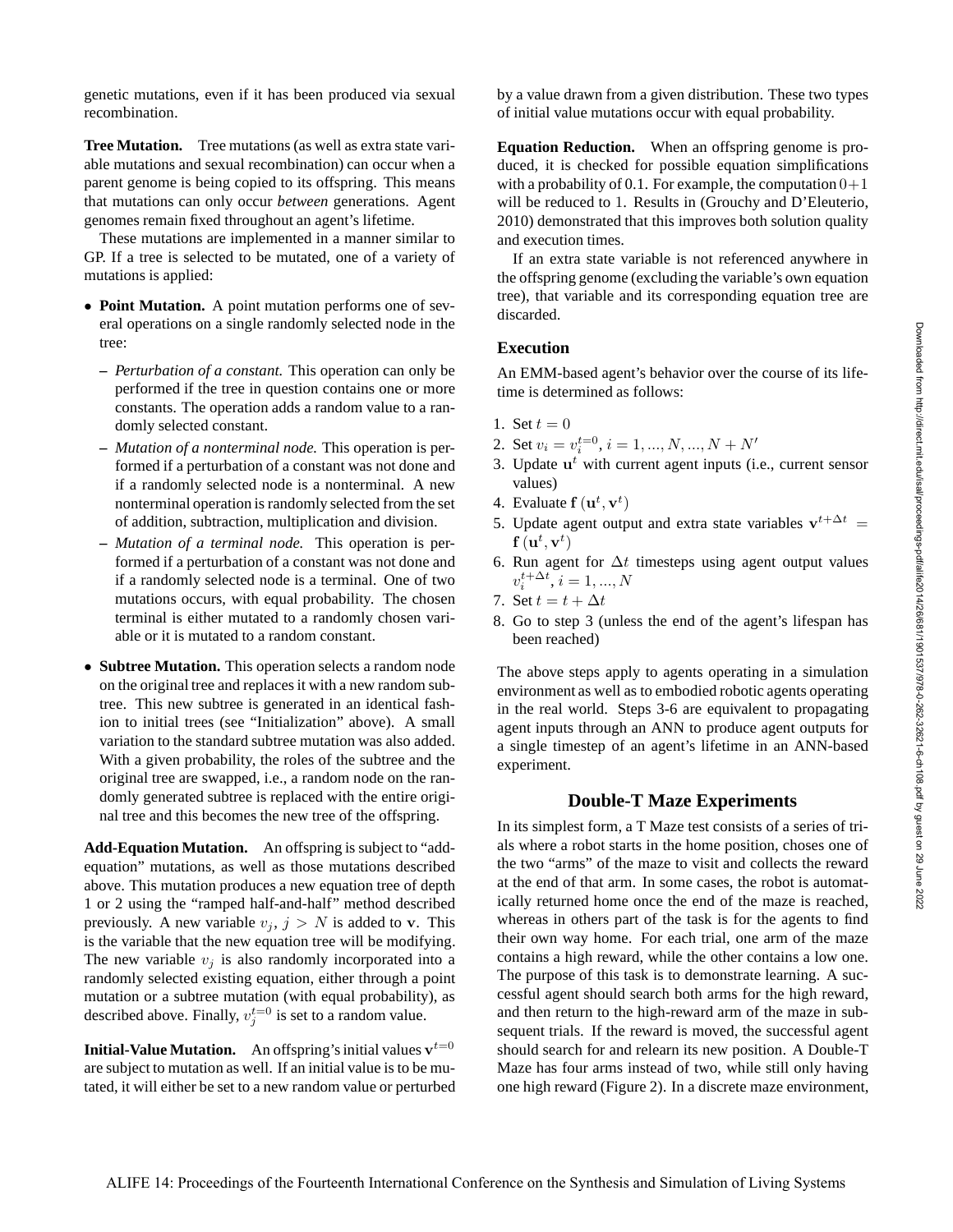

Figure 2: A discrete Double-T Maze. "A" is the agent, "r" are low rewards and "R" is the high reward.

agents must decided to move straight for one unit, or turn left or right, requiring only a single output variable.

The specific T Maze chosen for these experiments was the discrete Double-T Maze with Homing requirements used in (Soltoggio et al., 2008), although certain experimental settings may vary slightly owing to a lack of details in the original paper and a lack of available source code. This version was selected for several reasons. This problem domain has only been solved with plastic ANNs; fixed-weight ANNs have so far been unsuccessful. Furthermore, the Double-T Maze is very difficult, requiring agents to choose repeatedly one of four different movement patterns depending on where they find the high reward. If agents have yet to discover the location of the high reward, they must search up to four different maze arms (requiring four different movement patterns) sequentially. Adding to the difficulty is the requirement that agents must return home after reaching an end of the maze. This doubles the size of each of the four movement patterns. For example, to get to the top left part of the maze an agent must turn left, then right. To then return home, the agent must turn left, then right again. There is a unique four-turn pattern for each of the four arms (LL-RR, LR-LR, RL-RL, RR-LL).

The main point of this experiment is to demonstrate that EMMs can solve this challenging task. However, we attempt to tackle this problem using the same number of fitness evaluations as in (Soltoggio et al., 2008).

**Problem Definition.** Agent fitness is evaluated over a series of trials. For each trial, the agent is evaluated for a maximum of 35 steps, with each step consisting of one evaluation of the agent's equations and the execution of one move (forward or turn) based on the agent's output  $v_1$ . A trial begins

with the agent at the "home" position. If an agent executes a turn command while not on a "turn" position (i.e., while on the home position, one of the four reward positions or in a corridor) or executes three consecutive "move forward" commands on a turn position, this is considered a "crash." Crashes end the current trial, returning agents to the home position and subtracting 0.4 from their total fitness. If an agent completes a trial without returning to the home position, a penalty of 0.3 is applied to their total fitness. If the agent reaches one of the three low-reward arms of the maze, a score of 0.2 is added to their fitness. The high reward arm yields a fitness boost of 1.0. When an agent reaches the end of a maze arm, it is automatically turned 180◦ . Corridors and turn points last for three forward steps each.

Agents have access to four inputs, "turn," "maze end," "home" and "reward"  $(u_1, u_2, u_3)$  and  $u_4$ , respectively). The turn input is set to 1.0 when the agent is on a turning point, 0.0 otherwise. The maze-end input is set to 1.0 when the agent is at the end of one of the four maze arms, 0.0 otherwise. The home input is set to 1.0 when the agent is at the home position, 0.0 otherwise. Finally, if the agent collects a low reward, the reward input is set to 0.2 for one step. Collecting a high reward sets the reward input to 1.0 for one step. The reward input is 0.0 at all other times.

Agents have one output  $v_1$ . If  $v_1 < -0.33$ , the agent performs a left turn and then moves forward one unit. If  $v_1 > 0.33$ , the agent performs a right turn and then moves forward one unit. Otherwise, the agent moves forward one unit in its current direction. All inputs and references to variables  $v_i$ ,  $i = 1, ..., N + N'$  are subject to noise by adding a random value taken from the uniform distribution  $[-0.005, 0.005]$  at each equation evaluation.

Agent fitness is evaluated on a set of 200 trials, with the high reward randomly positioned for the first trial. The high reward is randomly repositioned after a randomly selected number of trials  $H_t$ , with  $35 \leq H_t \leq 65$ . Reward repositioning happens three to four times per 200 trial run, with  $H_t$  being regenerated after every repositioning. During the evolutionary runs, the first four high reward positions were forced to be distinct. This was not enforced for the 100 sets of 200 trials used for testing top agents.

**EMM Algorithm Details.** For this task, an island model is used<sup>1</sup>. Each of the 10 islands has a population of 100, giving a total population size of 1,000. Islands are arranged in a ring formation, with the top agent from each island being copied (migrating) to the left or right island every 20 generations. The direction of migration is constant across all islands and switches after each migration. Each island population is tested on its own set of 200 trials, with all 10 sets being regenerated after each generation. Tournament selec-

<sup>&</sup>lt;sup>1</sup>The source code for these experiments is available for download at [http://www.sr.utias.utoronto.ca/images/](http://www.sr.utias.utoronto.ca/images/downloads/grouchy_alife_2k14.zip) [downloads/grouchy\\_alife\\_2k14.zip](http://www.sr.utias.utoronto.ca/images/downloads/grouchy_alife_2k14.zip).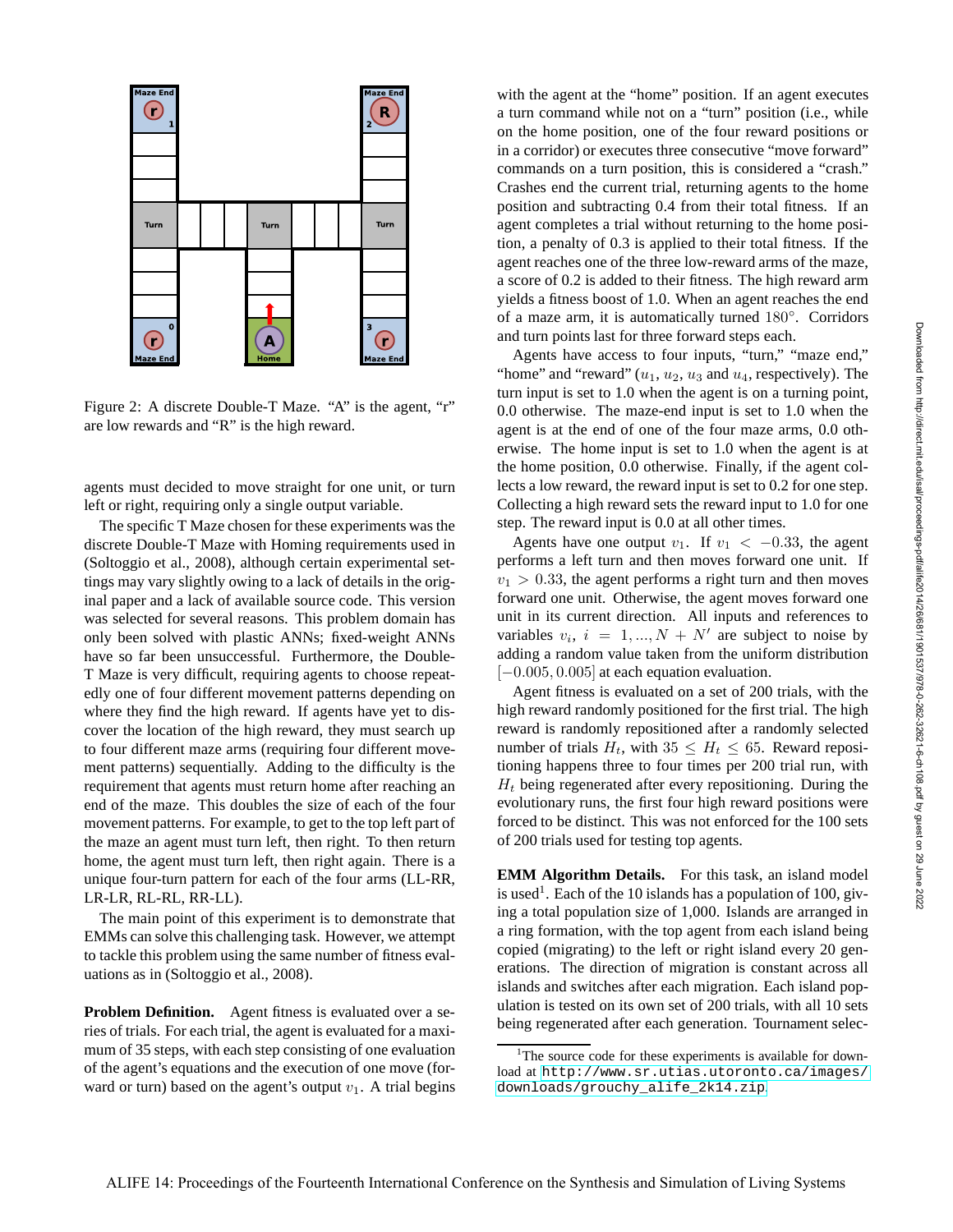

Figure 3: High reward location and maze end visited by a successful EMM agent for each trial of a 200 trial run. Locations 0,1,2,3 are indicated in Figure 2.

tion with a tournament size of 15 is used, and each island's top agent is cloned for the next generation (elitism).

When random constants are needed, they are selected from the uniform distribution [−5, 5]. Random initial values  $v^{t=0}$  are set to values from the uniform distribution [-1, 1].

Offspring genomes are produced as a clone of a single parent with a probability of 0.3, otherwise tree-level sexual recombination can occur on one or more of the offspring's  $N + N'$  trees with a probability of 0.5/  $(N + N')$  per tree. Tree mutations can happen to any offspring genome with a probability of 0.1 per offspring tree, whereas an extra state variable/equation tree is also added to a genome with a probability of 0.1 per previously existing offspring tree. Offspring are required to undergo at least one tree or addequation mutation. An initial value is mutated with a probability of  $0.1/(N+N')$ .

If a tree mutation is to occur, it will be a point mutation with a probability of 0.5, otherwise it will be a subtree mutation. If a point mutation is to occur and the tree in question contains at least one constant, a perturbation of a constant mutation will happen with a probability of 0.5, adding a random value taken from a Gaussian distribution with mean 0 and standard deviation 0.5 to a randomly selected constant. During subtree mutation, the original tree and the randomly generated subtree are swapped with a probability of 0.05. Initial values are perturbed using a value selected from a Gaussian distribution with mean 0 and standard deviation 0.25.

Output values  $v_1$  are capped to the range [−1, 1], however extra state variables  $v_j$ ,  $j = 2, ..., N'$  are unbounded. If there is a zero-divided-by-zero operation, or if any variable exceeds the minimum or maximum allowable values of the programming language being used, the current trial is terminated. A maximum genome size of 200 nodes was imposed across all experiments.

At the end of every generation, the top agent from each island is tested on a fixed test set of 100 randomly generated 200 trial runs. Each experiment is run for 1,000 generations, and the final result is taken to be the agent that performs the best on the test set. This is notably different than the experiments in (Soltoggio et al., 2008) where only the top agent in the final generation is tested.



Figure 4:  $v_1^t$  and  $v_3^t$  values over time for the same EMM agent and 200 trial run as shown in Figure 3.

| Algorithm                 | <b>Test Score</b> |    | $#$ Successful |
|---------------------------|-------------------|----|----------------|
|                           | μ                 |    |                |
| 10 islands w/o extra eqns | 95                | 10 |                |
| 10 islands $w$ extra eqns | 172               | 18 |                |
| 40 islands $w$ extra eqns | 186               |    |                |

Table 1: Double-T Maze results from 50 evolutionary runs. A "successful run" has occurred if an agent scores 189.4 or higher on the test set.  $\mu$  is the mean and  $\sigma$  is the standard deviation.

#### **Results**

For the test set used in these experiments, we calculated the "worst-case perfect test score" to be 189.4 (the theoretical maximum test score was calculated to be 197.24). This value is the average score of a perfect agent across the 100 test runs, assuming the agent *always* searches each low-reward arm once before finding the high reward (hence "worstcase") and always returns to the high-reward arm once it is discovered (hence "perfect agent"). Thus we consider an agent with a test score of 189.4 or higher to be a solution to this Double-T Maze. Table 1 shows the results from 50 runs using the same test set, but with different initial populations and different training sets. The runs with 10 islands use the same number of fitness evaluations as in (Soltoggio et al., 2008), although with significantly more agents tested. Results with 10 islands and extra equations/state variables disabled are shown, demonstrating significantly worse per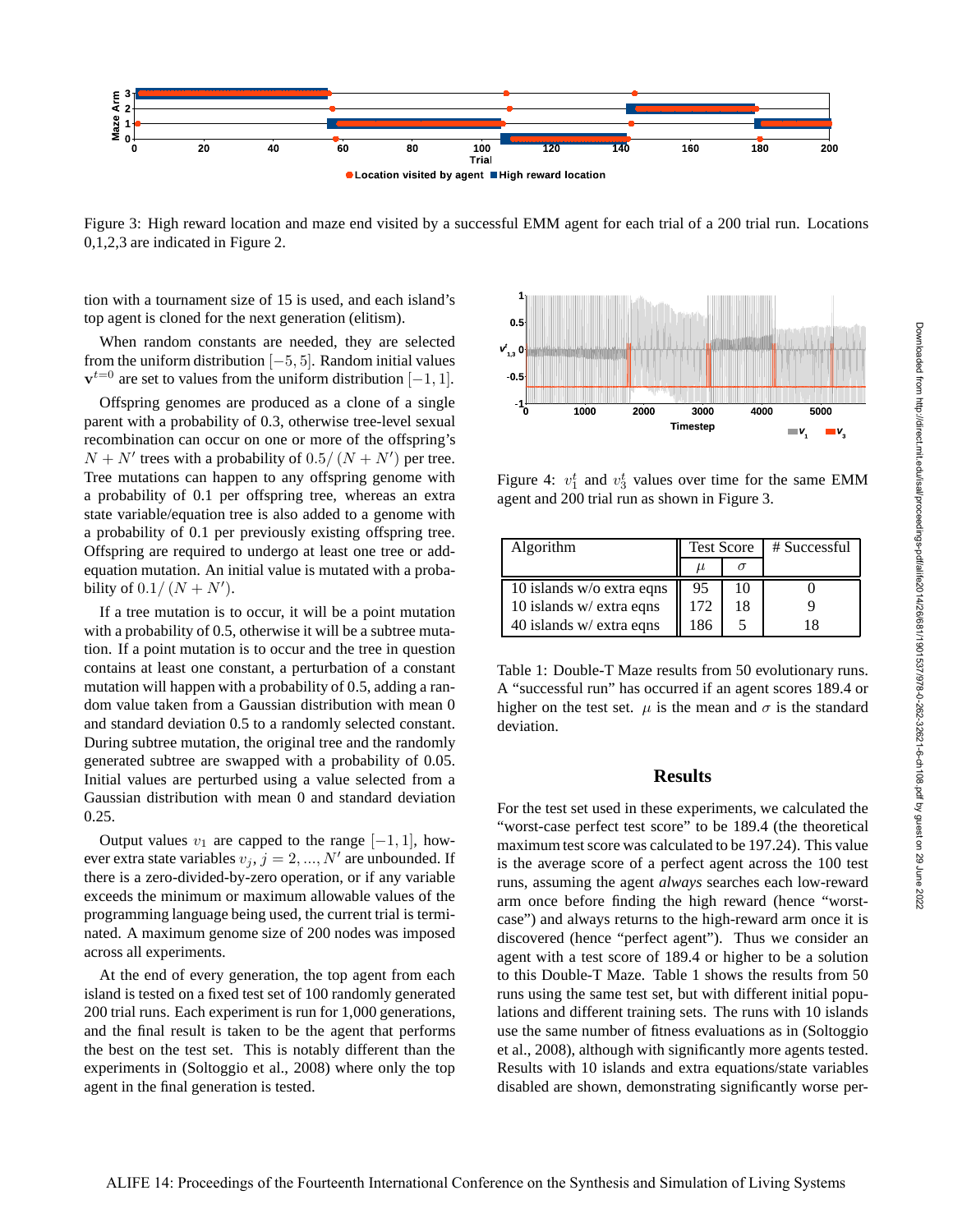formance and an inability to fully solve the task. Experiments with 40 islands are also reported, demonstrating performance improvements given more fitness and test evaluations.

From these results, we can conclude that EMMs can successfully solve this difficult task requiring learning. A successful agent with a test score of 191.884 will be examined further. Figure 3 shows how this agent performs on a single 200-trial run. The location of the high reward is shown for each trial, as well as the maze arm visited by the agent. The agent's foraging pattern seems to be fixed: arm 1, arm 3, arm 2, arm 0, then back to arm 1 and the pattern repeats.

The full system of equations (with rounding and simplifications) of this top agent is

$$
v_1^{t + \Delta t} = u_1^t v_2^t v_4^t \tag{8}
$$

$$
v_2^{t + \Delta t} = 5.92 v_3^t / v_2^t \tag{9}
$$

$$
v_3^{t + \Delta t} = u_2^t - u_4^t - 0.69 \tag{10}
$$

$$
v_4^{t + \Delta t} = -0.41 u_1^t v_7^t \tag{11}
$$

$$
v_5^{t + \Delta t} = -0.33v_6^t \tag{12}
$$

$$
v_6^{t + \Delta t} = 0.65 - v_8^t - (1.18/v_3^t)
$$
 (13)

$$
v_7^{t + \Delta t} = v_5^t - 0.48
$$
\n
$$
v_8^{t + \Delta t} = v_9^t (0.02v_9^t + 0.05v_{10}^t - 0.23)
$$
\n(14)

$$
-v_5^t - 0.14v_{10}^t + 0.48
$$

$$
v_9^{t + \Delta t} = 56.11 u_2^t \tag{16}
$$

$$
v_{10}^{t + \Delta t} = 0.80 - v_4^t \tag{17}
$$

Note that  $v_1$  is the agent's output variable and evolved initial conditions  $v^{t=0}$  are omitted. Figure 5 shows the relationships between variables within this agent's evolved equations. The only equation containing the variable  $u_4$  (the "reward" input) is (10), and its corresponding state variable  $v_3$ seems to be modulating learning. The value of  $v_3^t$  is constant at −0.69, except in the cases where an agent is at a maze end  $(u_2^t = 1)$  and a low reward is collected  $(u_4^t = 0.2)$ . In these cases,  $v_3^{t + \Delta t} = 1 - 0.2 - 0.69 = 0.11$ . Figure 4 shows the agent's behaviors (i.e., its output values  $v_1$ ) and the values of  $v_3$  over all timesteps from the same 200 trial run shown in Figure 3. One can clearly see the neuromodulation-like behavior of  $v_3$ , as the agent output patterns  $(v_1)$  do not change when  $v_3^t = -0.69$ , however these patterns *do* change when  $v_3^t = 0.11$ . A positive spike of  $v_3$  seems to cause the agent to try the next arm in its forage pattern (learning), while a fixed negative  $v_3$  value causes the agent to revisit the same arm (no learning). Thus neuromodulation-like behavior has evolved without special neural structures having been specified *a priori*.

#### **Conclusions**

We have presented a novel Artificial Life paradigm that uses Evolvable Mathematical Models (EMMs) as controllers for autonomous agents. A Genetic Programming algorithm



Figure 5: Relationship between variables within the successful EMM agent's evolved equations. Inputs are shown in blue, the agent's output  $v_1$  is red and the extra state variables are orange. Data require one timestep to traverse an orange arrow, whereas input data traverse blue arrows instantaneously. The state variable  $v_3$  is emphasized in green as it plays the role of neuromodulator. The calculations performed at each node are shown in (8) to (17).

was used to evolve systems of equations that map agent inputs to outputs. Functions are represented in the genome as variable-length trees, one for each agent output, and are composed of the four basic mathematical operators, addition, subtraction, multiplication and division, as well as input and output variables and constants. These EMMs can approximate any analytic function. Further trees and corresponding extra state variables can be added through an "add-equation" mutation. Experiments were performed on the challenging Double-T Maze with Homing domain, a task previously only solved using artificial neural networks with connection weight plasticity. Solutions to this domain were evolved successfully using fixed-structure EMMs and the same number of fitness function evaluations as a previous ANN-based experiment. These solutions demonstrated neuromodulation-like learning behaviors without any special neuroplasticity or neuromodulation structures having been specified *a priori*. Furthermore, evolved solutions are readily examinable, as they are represented directly as mathematical equations and are thus amenable to mathematical analysis.

The work presented here is intended as a first step towards evolving autonomous agents as mathematical models of behavior. Future work should look to improve the evolvability of EMMs through alternative genetic encodings (e.g., Linear GP) and different types of evolutionary search. The